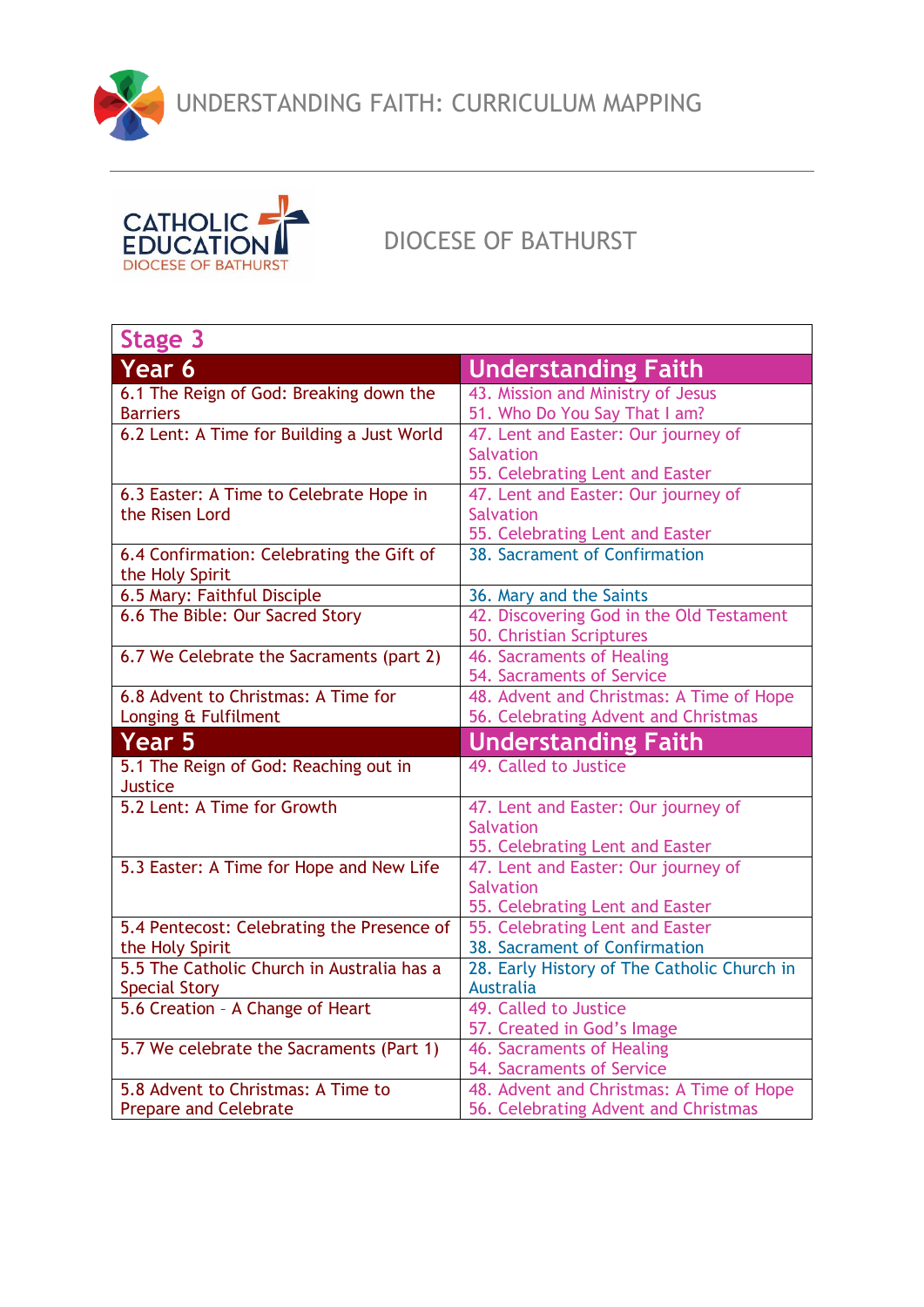| <b>Stage 2</b>                          |                                                                                                      |
|-----------------------------------------|------------------------------------------------------------------------------------------------------|
| Year 4                                  | <b>Understanding Faith</b>                                                                           |
| 4.1 Living the Law of Love              | 33. Living God's Values                                                                              |
| 4.2 Lent                                | 31. Preparing for and Celebrating Easter<br>39. Encountering Jesus through Lent and<br><b>Easter</b> |
| 4.3 Easter                              | 31. Preparing for and Celebrating Easter<br>39. Encountering Jesus through Lent and<br><b>Easter</b> |
| 4.4 Pentecost                           | 38. Sacrament of Confirmation<br>39. Encountering Jesus through Lent and<br><b>Easter</b>            |
| 4.5 Mary                                | 36. Mary and the Saints                                                                              |
| 4.6 Creation                            | 41. God's Marvellous Creation                                                                        |
| 4.7 Prayer                              | 29. Prayer: The World's Greatest Wi-Fi                                                               |
| 4.8 Advent to Christmas                 | 32. Preparing for and Celebrating<br><b>Christmas</b><br>40. Come, Lord Jesus                        |
| Year 3                                  | <b>Understanding Faith</b>                                                                           |
| 3.1 Created by God                      | 41. God's Marvellous Creation                                                                        |
| 3.2 Lent                                | 31. Preparing for and Celebrating Easter<br>39. Encountering Jesus through Lent and<br><b>Easter</b> |
| 3.3 Easter                              | 31. Preparing for and Celebrating Easter<br>39. Encountering Jesus through Lent and<br><b>Easter</b> |
| 3.4 Pentecost                           | 38. Sacrament of Confirmation<br>39. Encountering Jesus through Lent and<br><b>Easter</b>            |
| 3.5 Called to Be Saints                 | 36. Mary and the Saints                                                                              |
| 3.6 Relationships - Living in Communion | 33. Living God's Values                                                                              |
| 3.7 Eucharist: Jesus is with Us         | 30. Sacrament of the Eucharist                                                                       |
| 3.8 Advent to Christmas                 | 32. Preparing for and Celebrating<br><b>Christmas</b>                                                |